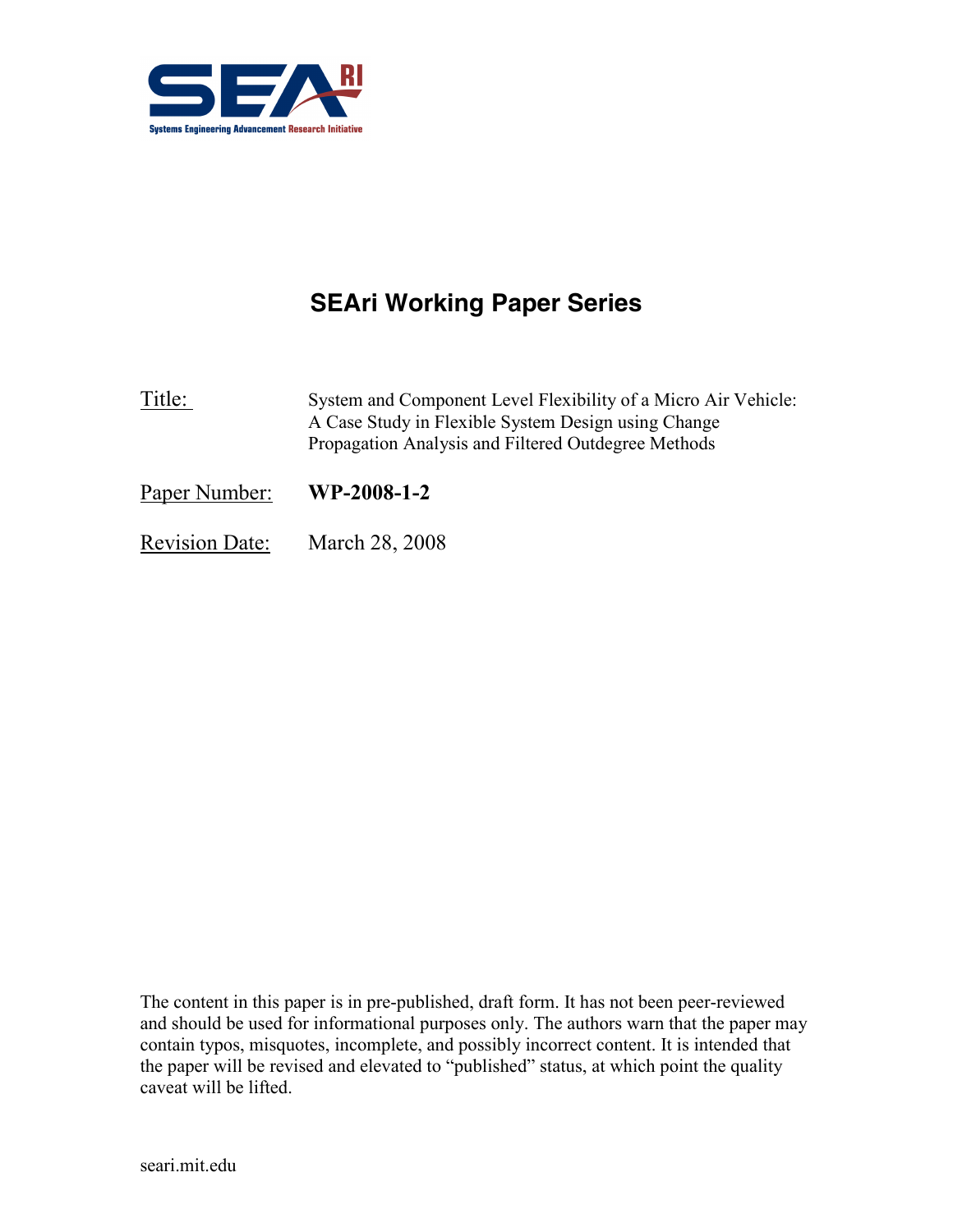#### SEAri Working Paper: WP-2008-1-2

#### System and Component Level Flexibility of a Micro Air Vehicle: A Case Study in Flexible System Design using Change Propagation Analysis and Filtered Outdegree Methods

Jennifer M. Wilds, Massachusetts Institute of Technology Room NE20-343, Cambridge, MA 02139 wilds@mit.edu

#### Nirav B. Shah, Massachusetts Institute of Technology Room NE20-343, Cambridge, MA 02139 nbshah@mit.edu

## **Abstract**

The design of complex systems often, if not always, occurs in a context that is uncertain - needs change, technology evolves, and resources are uncertain. Much recent work has focused on design of systems that are able to deliver high value over time despite uncertainty. One commonly cited mechanism for doing so is to embed flexibility into system design. The design of a flexible system is described in terms of a new framework. Change propagation analysis is extended to allow analysis of systems with heterogeneous relationships between system components. Filtered outdegree analysis is presented as a method for quantifying flexibility at the system level. This paper is intended to provide a case example to supplement the theory development in Shah et al (2008). Change propagation methods and filtered outdegree are used to consider the formulation of real options for flexible system design for a Micro Air Vehicle (MAV).

## 1. Background

The US military is developing a micro air vehicle to provided reconnaissance and surveillance at a greater standoff distance. A micro air vehicle (MAV) is a less-than-one-pound unmanned air system equipped with a visual sensor. Conceptual design of the system continues to progress and formal requirements are being developed. Customers are willing to accept a less than optimal initial design, but ultimately would like to acquire one that can be adapted to changing operational needs. In addition, enabling technologies are evolving at a rapid rate relative to the program's production cycle.

Uncertainties. Key uncertainties were identified to analyze the design of the MAV within this uncertain context. Operational uncertainties considered are the required range and endurance, while technological uncertainties include the availability of advanced sensors and of high energy density power supplies. Based on these uncertainties, several change scenarios were identified as likely future environments in which the system may be required to operate. Three such scenarios enumerated below are the focus of this case study.

- 1. A technological change in the payload to enable day/night operations  $(CS \#1)$
- 2. A change in the data transmission standoff requirement (CS #2)
- 3. A change in the endurance requirement to allow entry into a new market (CS#3)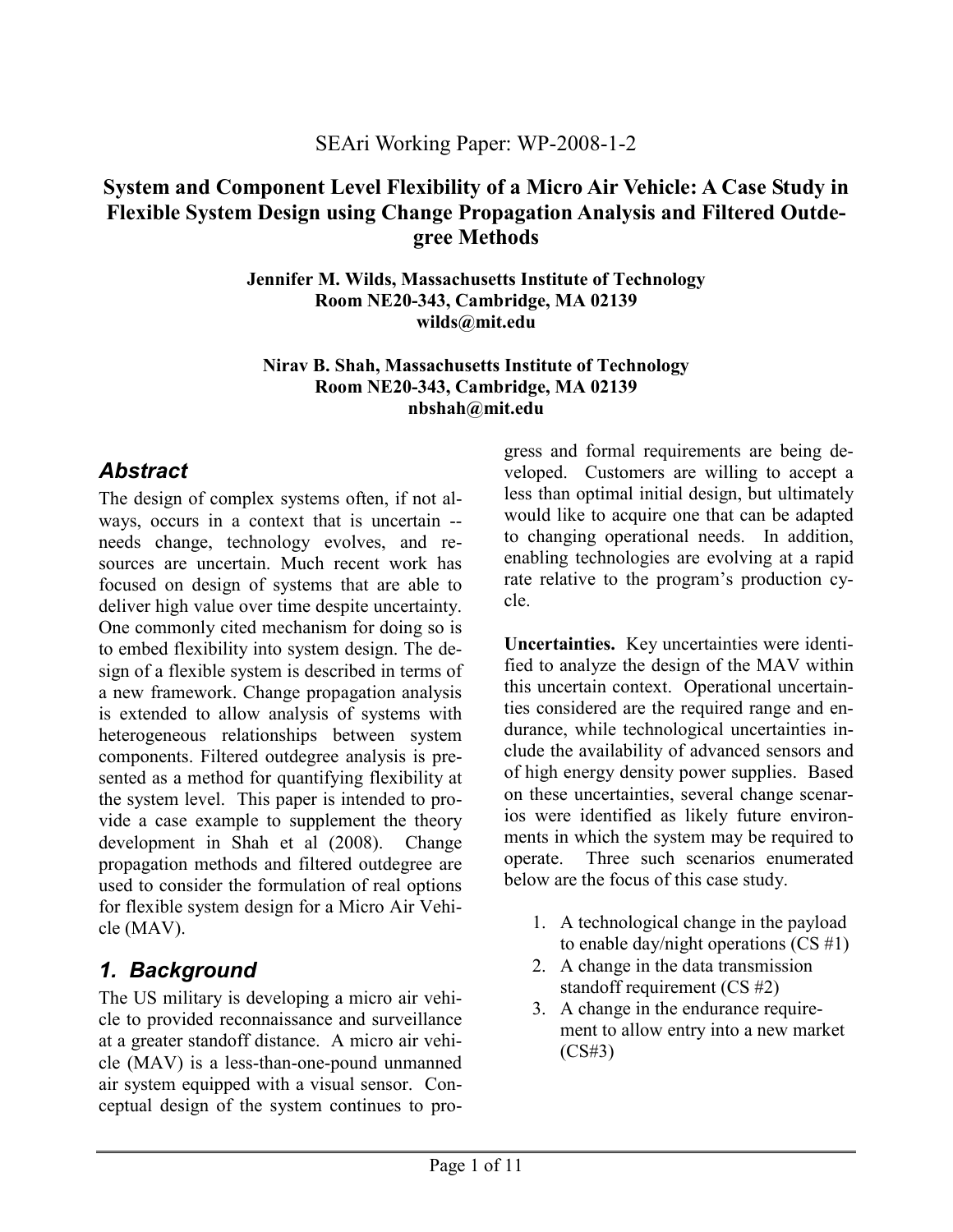Physical Description. MAVs contain three major components: the air vehicle, the ground station, and the operator control unit, which is a software application providing a graphical user interface. The complexity of the interactions between the three components is beyond the scope of this analysis, thus for simplicity the system analyzed in this paper will be restricted to only the air vehicle and the ground station components. The air vehicle will include all components within the physical airframe, including the airframe itself. The analysis will be further limited to consideration of hardware components to improve or maintain performance, rather than modifications to the software algorithms within the autopilot, data link or mission controller.

The airframe can be decomposed into a series of objects, which can be described in terms of geometric and mass properties. Figure 1 shows the various components of the MAV airframe. A physical model of the air vehicle design was developed using MS Excel<sup>®</sup> by the USAF Academy (Bartolomei 2005) and validated by Air Force Research Laboratory, Munitions Directorate for a series of MAV platforms. The model accepts geometric and mass property inputs for components of the MAV to return performance objectives, such as endurance, range, and airspeed solutions. The model enables designers to quickly compute impacts to performance resulting from changes to the physical design.



Figure 1. The Anatomy of a Micro Air Vehicle (Wilds et al 2007)

#### 2. Application of Change Propagation Analysis

Clarkson et al. (2001) present a framework for analyzing the propagation of change throughout a system. Because change becomes more costly as the design matures due to integration efforts (i.e., a change to one part is more likely to affect multiple additional parts), it is advantageous to understand how the system will respond to future change and, if possible, create a design that is flexible to those changes. This paper will attempt to use the CPA method, along with the Change Propagation Index (CPI) introduced by Suh (2005) to identify candidates for embedded flexibility at the component level.

The Physical DSM. The first step of the analysis involves the creation of a DSM representing the MAV system. The DSM includes a physical decomposition of the ground station and the air vehicle to the component level, resulting in seventy-two nodes. Then, four types of relationships are recognized as existing between the physical components: power (electrical flows), data transmission (information flows), hardware interface (a spatial relationship indicating adjoining parts or physical connection), and "housing" (a geometric constraint relation indicating physical location). The result is a directed graph indicating the nodal relationships represented as edges. The matrix is sparsely populated; however the system as a whole is highly connected as a result of a tightly integrated system, as seen in Figure 2.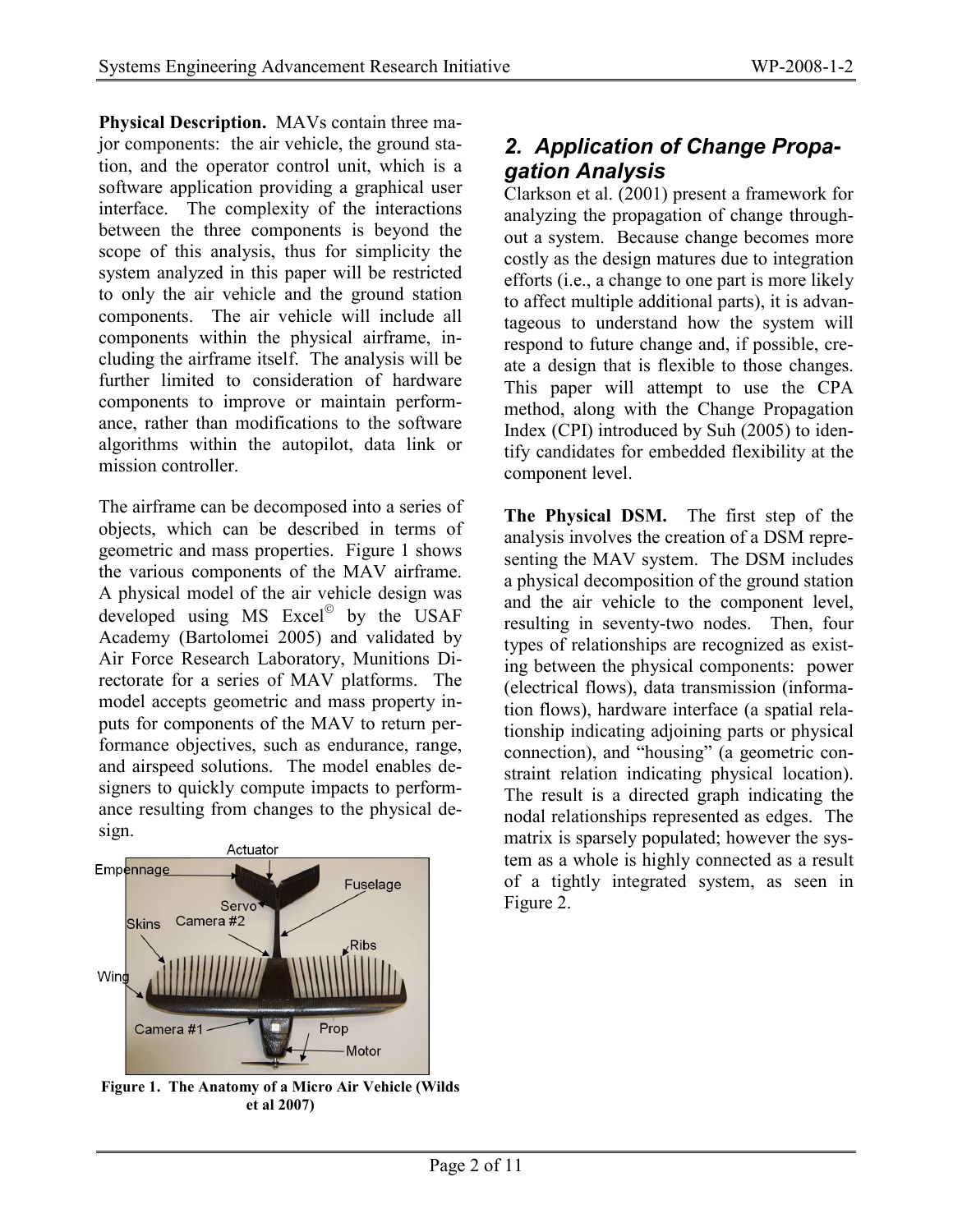

Figure 2. Design System Matrix (top) and Directed Graph (bottom) of the Micro Air Vehicle System

Change Scenarios. Change propagates when the tolerance margins of individual parameters are exceeded. (Eckert et al. 2004) Tolerance margins often include a design buffer, or contingency margin, which is used to absorb emergent changes that are not known at the time of design. Contingency margins are often decided based on primitive assessment of future uncertainties. Therefore, the first step in analyzing potential change propagation is identifying change scenarios based on the future uncertainties. This paper considers three change scenarios as previously defined. External uncertainties drive the internal changes within the system. Thus, change scenarios ask the question: "If component A is required to change due to resolved uncertainty, what other components will also change?" In this example, component A is

the change initiator, or point where the change is introduced into the system. The question is answered based on the assessment of the perceived magnitude of change required as compared to the component's contingency margin. If the margin is exceeded, then change is propagated, however, if the margin is not exceeded, then change is absorbed. There may be multiple change initiators for a given change scenario. This occurs when the change is introduced into multiple components simultaneously.

In this case study, an interview with a Subject Matter Expert (SME) was conducted to determine the change initiators for each of the change scenarios. The SME was asked to consider which components within the system would likely be changed in direct response to the change scenario. For example, the first change scenario (CS #1) considers a change in technology that is most likely a newly available sensor suite. The SME indicated that the existing sensor suite is the primary change initiator in the system in response to a new or upgraded sensor. In a less intuitive scenario, for example the third change scenario, the objective/functional requirements flow down to the physical components is necessary to identify the appropriate change initiators. In the case of a change in the endurance requirement (CS #3), the SME considered the components which directly contributed to the endurance computation, leading to five possible change initiators. Table 1 displays the identified change initiators for each respective change scenario.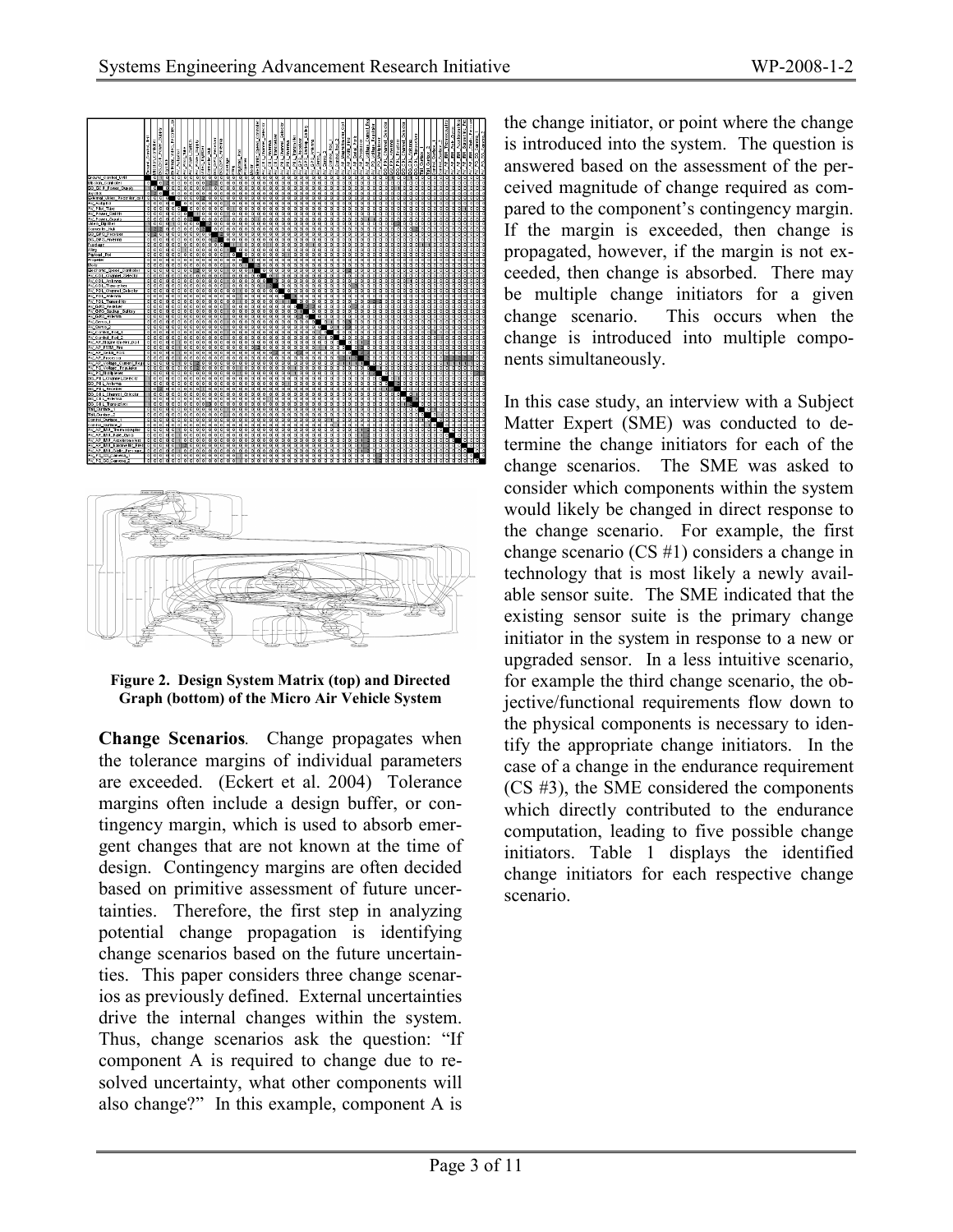| CHANGE DUCHALIUS |                     |
|------------------|---------------------|
| Change Scenario  | Change Initiator(s) |
| Payload (CS#1)   | Payload Sensor      |
|                  | Suite               |
| Range $(CS \#2)$ | Power Supply        |
|                  | Comm Data Link      |
|                  | Antennas            |
|                  | Payload Data Link   |
|                  | Antennas            |
|                  | Payload Data Link   |
|                  | Comm Data Link      |
| Endurance (CS#3) | Power Supply        |
|                  | (AV)                |
|                  | Propeller           |
|                  | Motor               |
|                  | Electronic Speed    |
|                  | Controller (ESC)    |
|                  | Wing                |

Table 1. Identified Change Initiators for Particular Change Scenarios

The SME was then asked to identify which of the relationship types (i.e., power, data transmission, etc.) are most directly affected in each change scenario. Because the DSM was limited initially to only four types of relationships, all four relationships were included in the analysis of each change scenario. However, in a more inclusive data set, filtering the connections that are not effected by the change scenario may reduce the computational complexity of the analysis.

Filtered Undirected Graphs. The next step of the analysis requires an algorithm that filters the DSM to include only the types of relationships affected in each change scenario. Recall that the DSM represents a directed connectivity graph. This graph may include relationship directions according to the system flows; however those directions may not be representative of the change flows depending on where the change is introduced in the system. Because changes can propagate both upstream and downstream from where the change initiator is located, the DSM must first be altered to reflect an undirected graph (i.e., the DSM is symmetric about the diagonal). Given a particular change scenario, the

identified change initiators, and the respective relationship types affected by the change, the algorithm then searches the DSM for all defined connections between nodes matching the relationship type. The result is an undirected sub-graph including only the nodes within the new filtered network for each relationship type. For example, CS #1 has one change initiator (Payload Sensor Suite) and four relationship types (power, data transmission, hardware interface, houses). Therefore, four undirected sub-graphs are generated by the filtering algorithm for CS#1. Figure 3 depicts the filtered undirected matrix and subgraph for the data transmission relationship type for a change in the payload technology (CS#1). A total of twelve sub-graphs were created for this case study using four relationship types for each of three change scenarios.

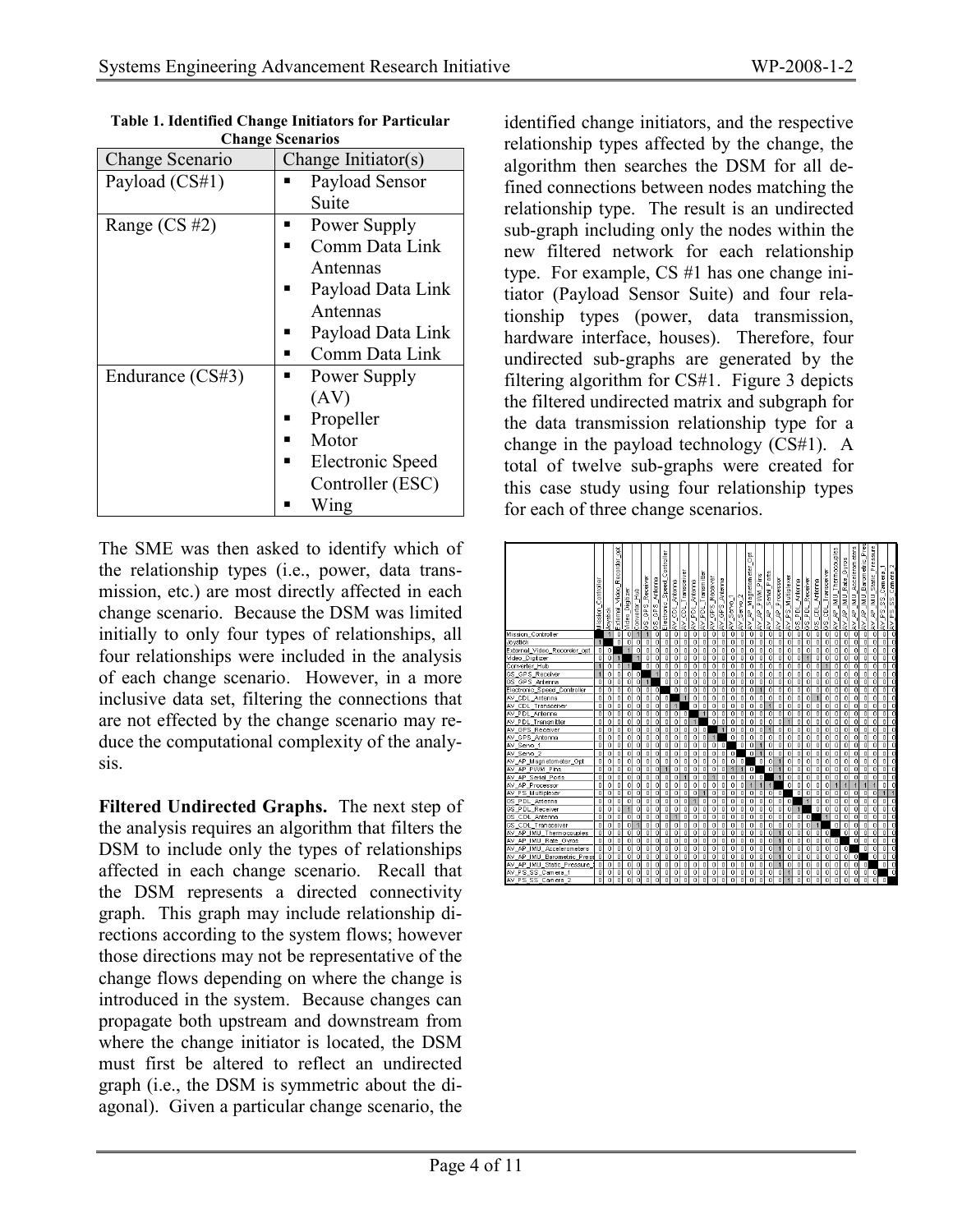

Figure 3. Undirected DSM (top) and Network Graph (bottom) for Payload Change Scenario (CS#1) Data Transmission

Additionally, a list of nodes and relationships for each subgraph is generated so that the SME can evaluate each of the included relationships by answering the question "Which direction does the change flow?" for a given change scenario and relationship type. Here, it is important to note that the SME's response is dictated by the level of understanding of the overall system and the individual components. A thorough knowledge of the contingency margins within the system is ideal since the propagation of change is highly dependent on these margins. Then, using the perceived direction of change flow, a directed subgraph is created which will be used to calculate the CPI of each component within the filtered graph. This step allows the SME to explicitly document the perceived direction of change flow and provide reasoning for the elimination of any edge in the filtered graph. For example, in CS #1 the undirected subgraph for power indicates existing data flows from the ground station converter hub (Converter Hub) to the ground station communications data link (GS\_CDL\_Transceiver), which then connects all components receiving information from the communications data link; however the SME indicated that the converter hub would effectively shield those components from any change in the payload data transmission since the communications data link oper-

ates on a different radio frequency than the payload data link. Therefore, those components were eliminated from the data transmission subgraph for CS #1. Figure 4 displays the directed filtered matrix and subgraph for CS#1 data transmission.



Figure 4. Direceted DSM (top) and Subgraph (bottom) for Payload Change Scenario (CS#1) Data Transmission

Multiple change initiators may result in multiple subgraphs for a given relationship type if there is a disconnect in the change flow. For example, CS #2 for the data transmission relationship, the payload data link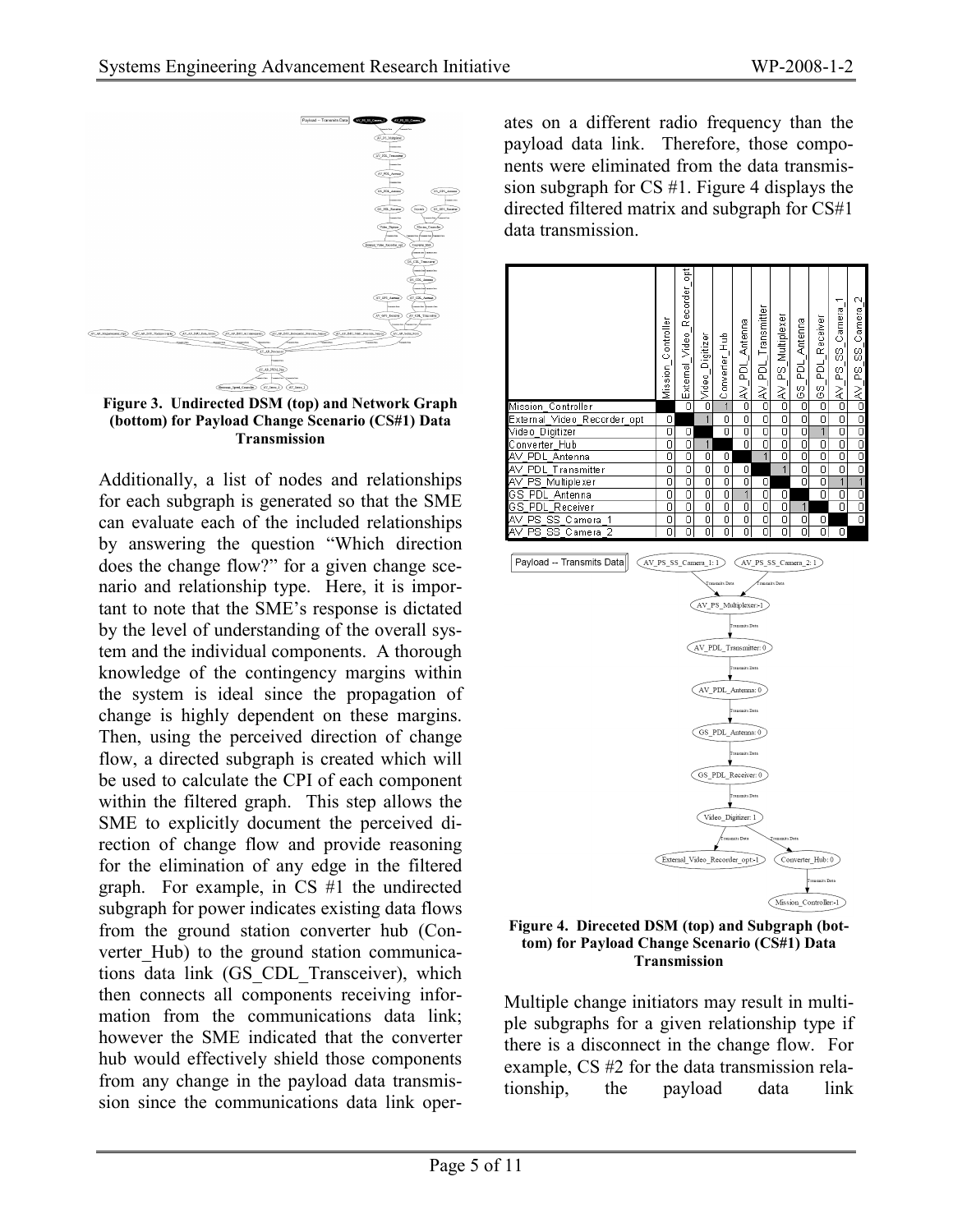(AV\_Payload\_Data\_Link and GS Payload Data Link) transmits on a separate frequency than the communications data link (AV\_Comm\_Data\_Link and GS Comm Data Link) so the information flows are independent. The resulting subgraph will contain two change trees that are not connected as shown in Figure 5. Both trees should be considered in the analysis since other relationship types may link components within both change trees.



Figure 5. Directed Subgraph for Range Change Scenario (CS#2) Data Tranmission

Identifying Change Multipliers/Carriers. Suh (2005) provides a process to calculate the CPI for each node in the filtered subgraph.

$$
CPI_i = \sum_{j=1}^{n_{out}} \Delta E_{out,j} - \sum_{k=1}^{n_{in}} \Delta E_{in,k}
$$

Equation 1. Change Propagation Index

Nodes having a CPI  $> 0$  are change multipliers, indicating that the node propagates more change than it absorbs. A CPI  $\leq 0$  categorizes the node as a change absorber. While these two types of change behavior are typically the most interesting, change carriers, nodes having a  $CPI = 0$ , are also important when attempting to design flexible systems, since they effectively provide a pass through for change. Eckert et al. (2004) acknowledges that system components do not have a predetermined change behavior. Similarly, the CPI as a metric of the change behavior varies across change scenarios and the context in which the system is examined.

Filter by Relationship Type and Change Scenario. The CPI was first calculated for each node within the subgraphs that were filtered by relationship type for each change scenario. To complete the previous example, Figure 6 displays the CPI calculation given filtering for CS#1 data transmission.



Figure 6. CPI Calculation for Payload Change Scenario (CS#1) Data Transmission

Filtered by Change Scenario. Eckert (2004) does not distinguish between the relationship type in the classifying of the change behavior (i.e., multiplier or absorber). Thus, an aggregated CPI was calculated by summing component CPI for each relationship type within the change scenario. This result provides an indication of which components are overall multipliers/carriers/absorbers for the change scenario, independent of the relationship type. Figure 7 displays the aggregated CPIs for CS#1 given three relationship types (power, data transmission, houses).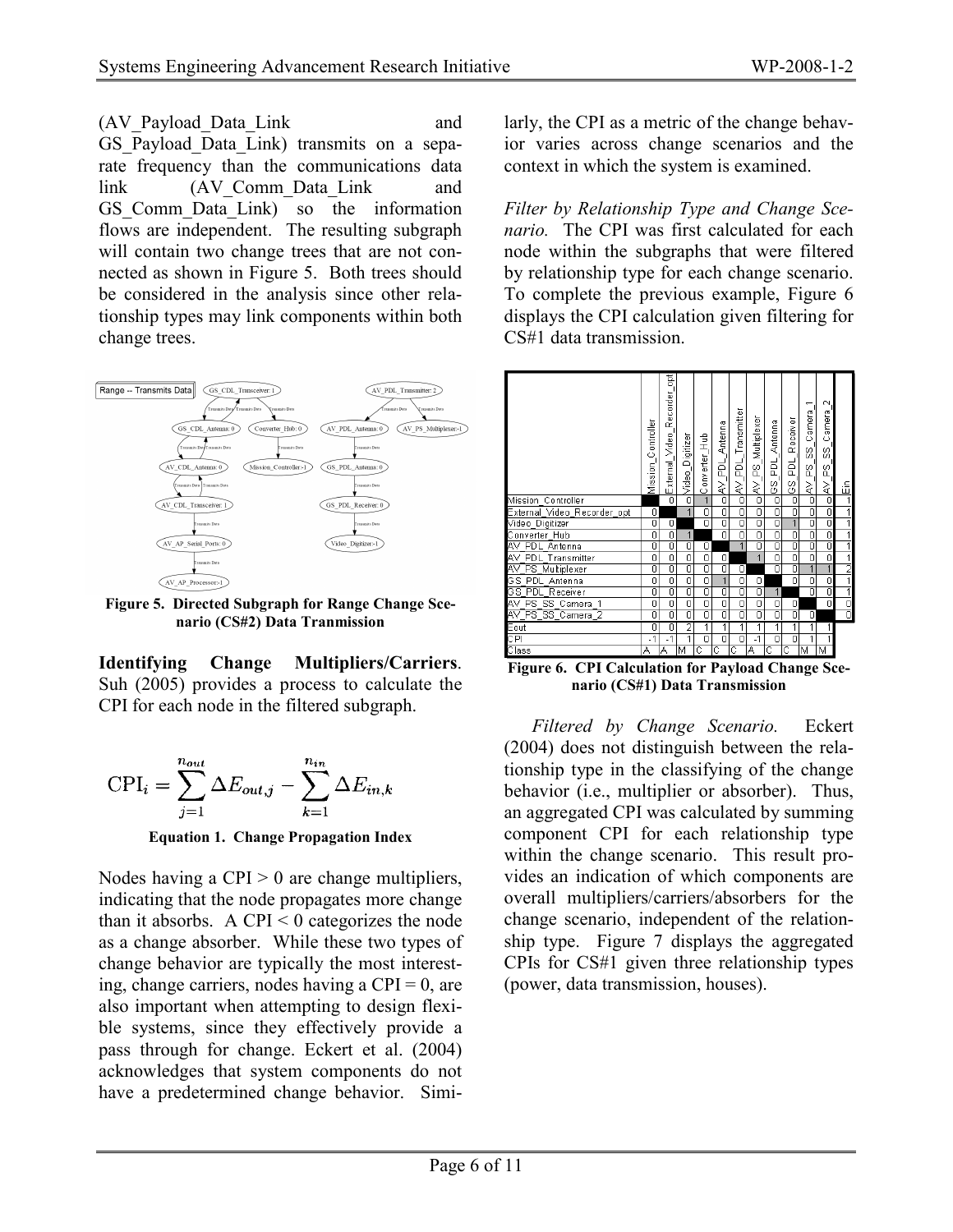

nario (CS#1) Given Three Relationship Types

Filtered by Relationship Type. Another context for CPI analysis may include examining the change behaviors of the nodes for each relationship type across all change scenarios. A calculation of CPI given this context would require summing the CPI for each node in all of the data transmission subgraphs (ie data transmission subgraphs for CS#1, CS#2, and CS#3). Figure 8 displays the CPI calculation filtered only by the relationship type data transmission.



Transmission Given All Three Change Scenarios

Formulate Real Options. Using the CPI calculations above, the designer can begin to formulate real options for flexible design. Suh (2005) suggests looking first for change multipliers or components that the multipliers are propagating change to, and adjusting their contingency margins to absorb the change, thus making the system more robust to the change scenario. Similarly, designers could seek out change multipliers to locate where it might be good to embed flexibility in order to change the propagation paths. In the event that the change multipliers cannot be modified or if the change propagation paths are not altered by the possible modifications, then an option to modify surrounding change carriers may provide the desired outcome. While this approach to creating options is dependent on the goal/benefit of exploiting the options (i.e., to reduce the cost impact of the change on the system or to allow for the system to adopt new capabilities in the future), utilizing the results of the CPA can assist designers in: 1) identifying potential locations for options and 2) providing an improved estimate of the switch costs associated with the option due to the inclusion of the change paths. Once real options have been formulated, they can then be valued using ROA tools. In some cases, the switch cost of implementing an option may be more than the perceived benefit of the changed design when compared to other designs, and this will be observed in the valuation of such options. Wilds et al. (2007) provides an example of the valuation of real options "in" a system using three different ROA tools.

#### Application of Filtered Out Degree Method

The above discussion of CPA took a bottomup approach to the problem of flexible system design. CPA focused on the structure and connectivity of system components and then attempted to determine beneficial modification to the structure to limit the impact (and/or take advantage of the upside) of uncertainty on future system performance and cost. Designers can also considers flexibility of the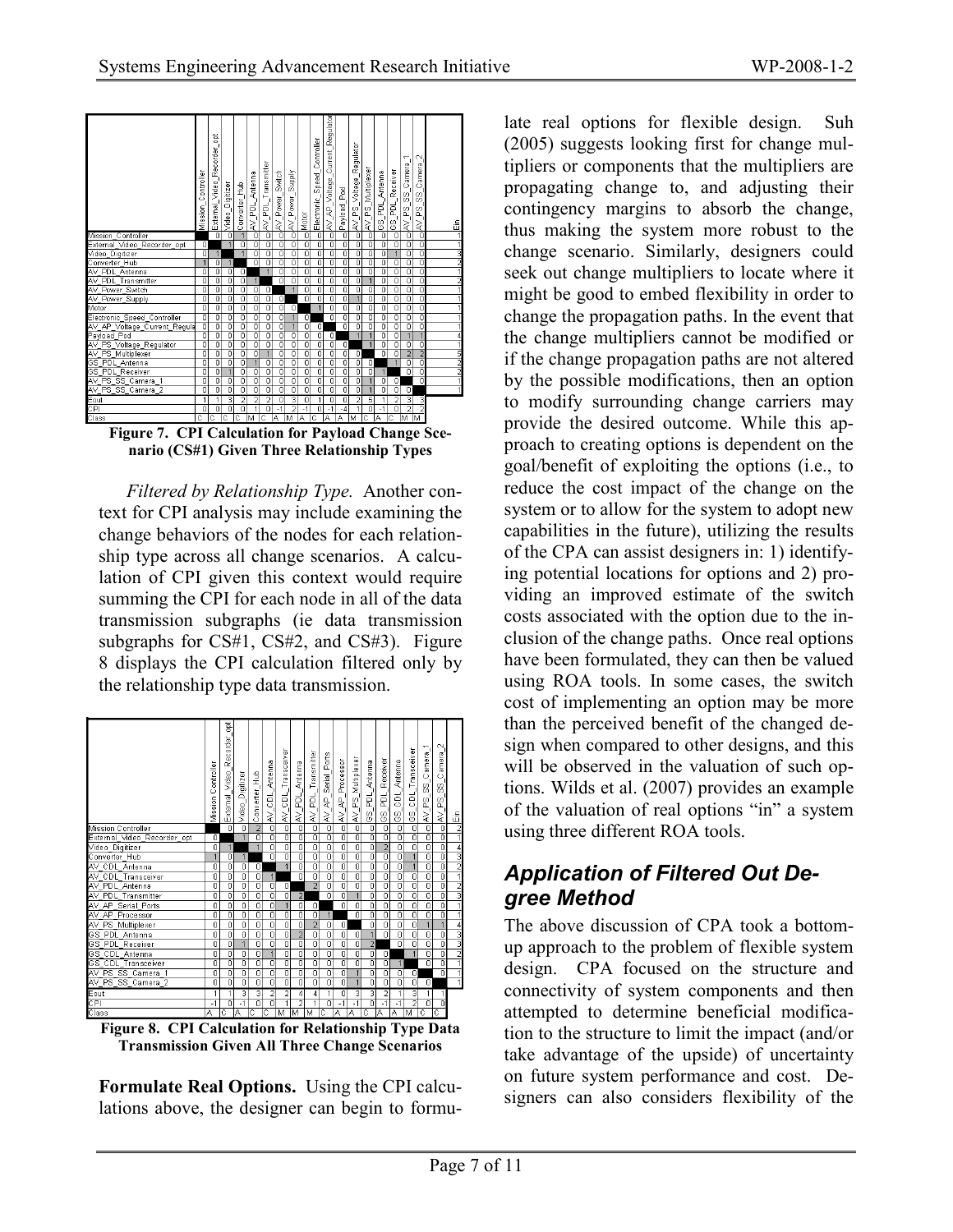system architecture as a whole. The filteredout-degree measure described above takes this approach comparing different solution of the MAV system as whole and measure the apparent changeability of the variants. To examine the usefulness of such a metric, a filtered-OD analysis was conducted on the MAV system. Only the results for the first change scenario (CS#1) will be presented here. Analysis for the other scenarios was conducted in a similar fashion.

To compute the filtered-OD, a system model was developed using the Multi-Attribute Tradespace Exploration technique (Ross, 2008). This resulted in a set of 438 distinct designs of the aircraft (different geometries as well internal components). These designs were assessed with respect to their cost and key performance attributes as identified by the decision maker<sup>1</sup> (DM). The DM identified three attributes, aircraft range, endurance and payload capability, as the most important is choosing design. The tradespace contained designs that included a simple payload (daytime imaging only) as well as those that included an advanced (Day and night capable) payload.

CS#1 is further detailed such that initially only the day-capable payload is available and that later the day-night capable may become available. Initial production will be for 50 units, followed by another 100 units once the day-night payload becomes available. Should the new payload be adopted, the initial production lot will be upgraded to include it. There is uncertainty as to the DM preferences with respect to range and endurance once the new payload becomes available.

Given this refined scenario, filtered-OD provides a mechanism for identifying day-capable design that can be upgraded to large variety of day-night capable design. The filtered-OD is defined as the number of day-night capable design a particular day-only design can be transformed subject to a constraint on cost of transformation. This information is valuable to the designer who may have a good sense of the DM's cost but is uncertain as to the performance requirements given the new payload – the designer knows that they will need to change the design, but lack sufficient information to determine which changes are most valuable to the DM. Designs with greater filtered-OD at a given cost have greater apparent flexibility<sup>2</sup>. An OD function is also defined by varying the cost threshold for permissible transitions. The resulting graph (Figure 9) comparing OD functions of the day-capable designs aides in visualizing the trade-off between flexibility and cost to achieve that flexibility.



Figure 9. Outdegree as Function of Transition Cost for Payload Change Scenario

Should the designers find the observed OD function are of too high a cost or do not produce sufficient variety of transition possibilities, they can investigate embedding real options into the designs. These options serve as path enablers reducing the cost of transition

 $\overline{a}$ <sup>1</sup> The former government program manager for the system on which to exercise was based served as the proxy for the decision maker.

 $\overline{a}$  $2^2$  The term flexibility is used here instead of the more general changeability because the particular type of transition under consideration involves an intervention by an external agent to change the payload.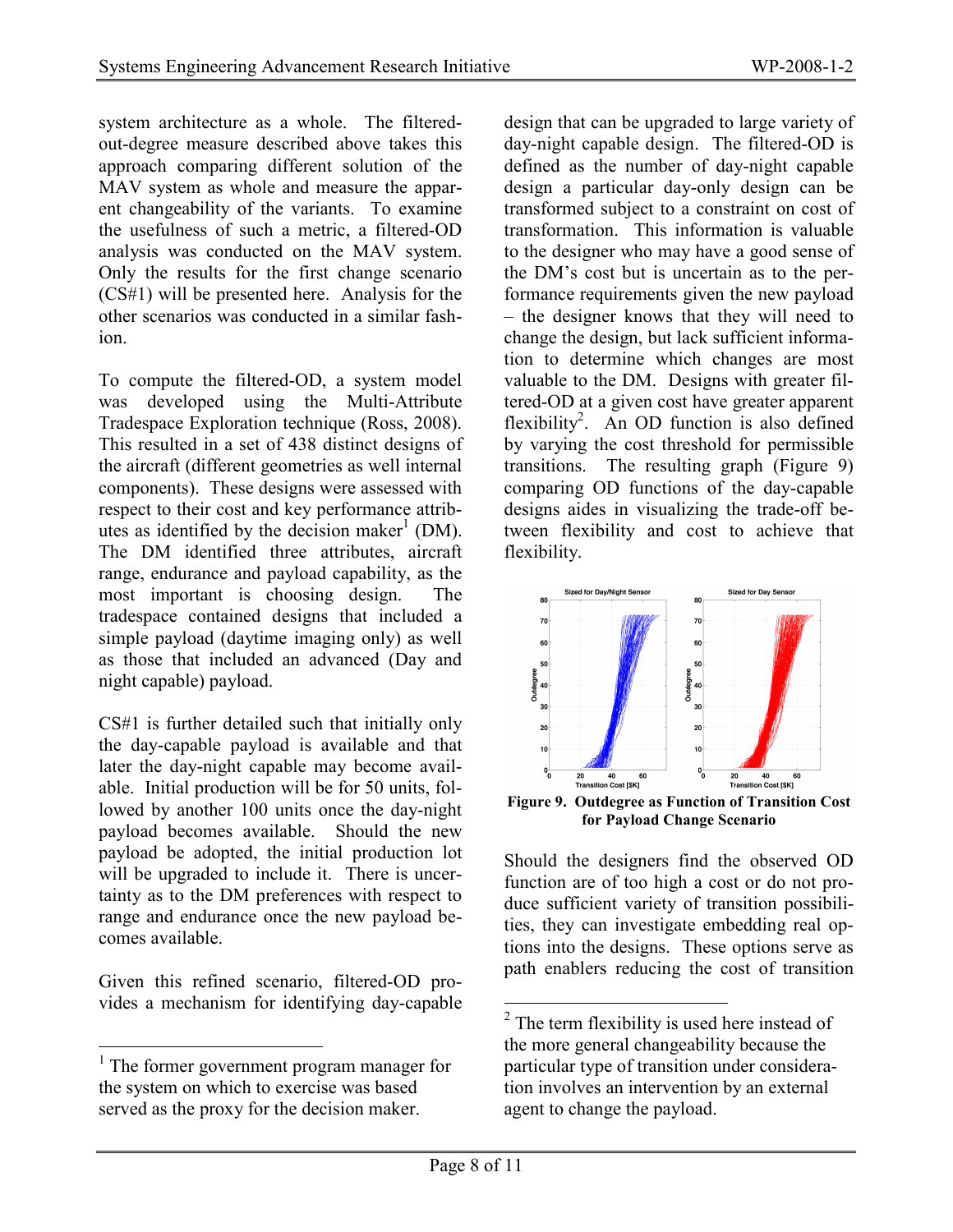thereby increasing the f-OD. Of course, having these options may require additional initial expense, but that may be justified by the additional flexibility. As an example consider an alternative design of the day-capable MAV that includes a larger payload bay to ease upgrade to the day-night capable MAV. Figure 10 shows the OD functions for this set of designs compared to those that only considered the day imaging payload. Note the reduction of transformation cost for given f-OD.



Figure 10. OD Functions for Payload Change Scenario

#### Valuing Flexibility Using Real Options Analysis

Real options analysis tools can be used to value options at predetermined time to suggest potential decision paths. These decision paths are strongly influenced by uncertainty models and the ability to estimate the associated switch costs. Three types of real options analysis tools include Net Present Value (NPV) calculations, Decision Analysis and binomial lattice methods.

NPV is the total of the present values of all future amounts, typically representing the total yearly profits discounted to present value. Discounting typically involves reducing future profits by a discount rate, or factor, on an annualized basis to account for the fact that a dollar tomorrow is worth less than a dollar today. The calculation is very sensitive to the chosen discount rate and the discount rate is typically treated as a constant over the period of analysis. The discount rate is often very difficult to determine from a political perspective, due to adjustment for perceived risks, though not difficult to calculate from a technical perspective. Discount rates are often set by high-level management or decision makers. (de Neufville 1990)

Decision Analysis (DA) accounts for the value of flexibility by structuring possible contingent decisions in a decision tree. Designers then choose the solution that offers the best expected value, a weighted average of the outcomes by their probability of occurrence (de Neufville, 1990). Wang (2005) points out that the expected value is based on an NPV calculation, and thus suffers from the same challenge of determining and using a fixed discount rate.

Binomial lattice method is based on a collapsed representation (i.e., later states are a multiple of earlier states) of the evolution of contingent decisions. This method assumes path independence and requires knowledge of the volatility and predicted growth rates of the modeled uncertainties. However, this information is not readily available for new and emerging technologies due to the absence of historical data. Furthermore, the lattice method assumes a constant expected growth rate, which is not typical of newly emerging technologies.

Wilds et al. (2007) uses NPV, DA, and binomial lattice method to provide an example of how to apply real options "in" a design. The paper includes a comparative assessment of the three ROA tools noted in this paper using a single MAV case study with comparable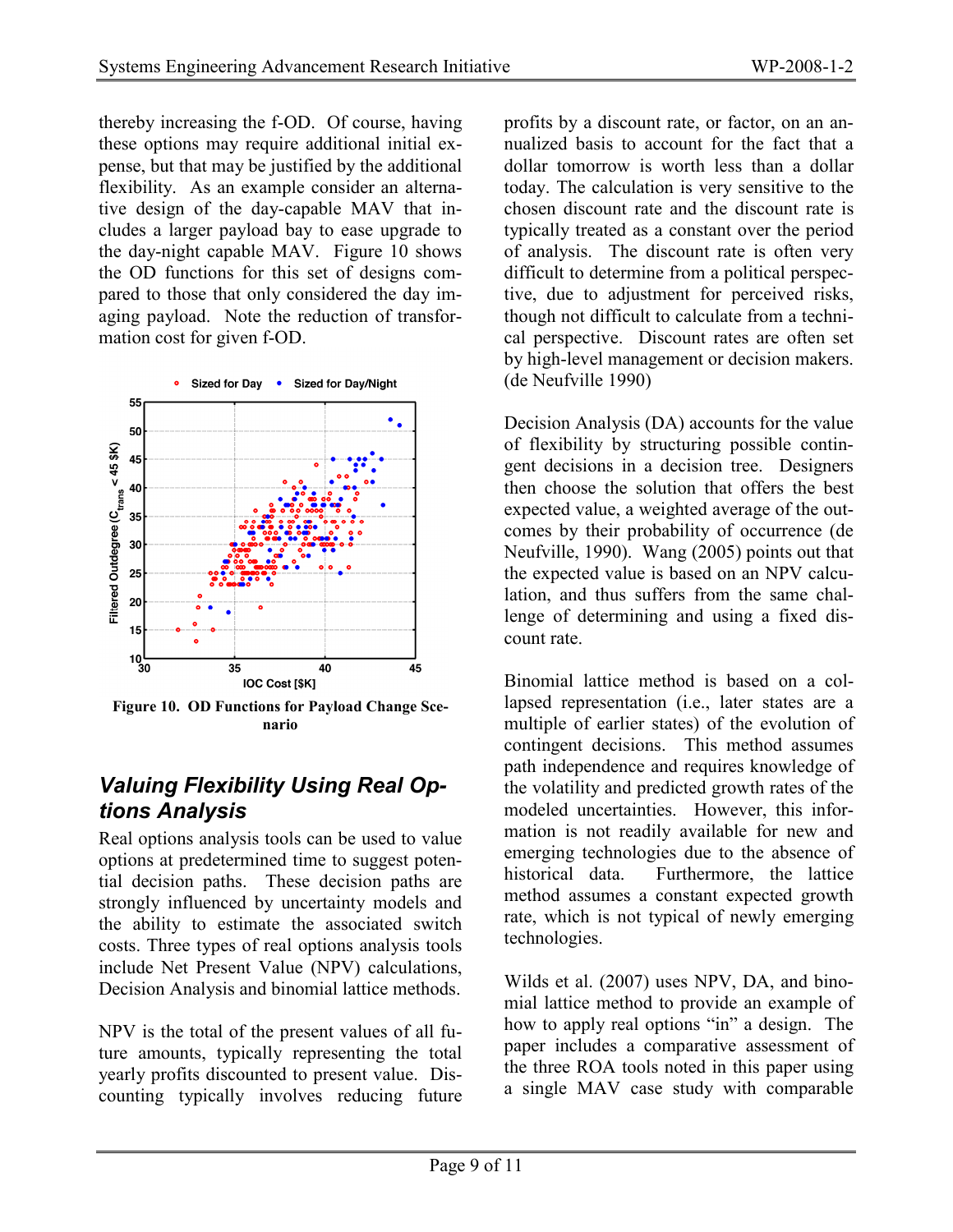real options to those discussed in this paper. Wilds et al. (2007) conveys the importance of considering the assumptions of each method, with respect to known and unknown information, in order to carefully select the best ROA tool for valuing options.

#### **Conclusions**

CPA, as extended from the cited work, allows the designer to investigate how possible changes will impact the structure and behavior of a system design. The method outlined can aid designers in identifying system components that have some likelihood of changing. Designers can focus efforts on reducing change costs and impacts by embedding options into the design. Using the multipliers and carriers as guides, designers can develop potential options for inclusion, and then use ROA to determine which options generate sufficient benefits to justify costs. CPA does have some limitations, however. CPA results are highly sensitive to the particular set of change scenarios considered. If changes cannot be well represented or characterized, the analyst may miss identifying the change initiator or incorrectly propagate the change. CPA also relies upon representation of a system as a static graph of interactions between components (the DSM). Complex systems that change structure or behavior in response to changing contexts, i.e. self-modifying or intelligent systems, may not be easily represented using such a construct. Furthermore, traditionally DSMs only represent binary relationships between components. In complex systems, there may be multiple types of relationships between components. For example, two components may be physically connected, as well as exchange electrical energy. In different change scenarios, one type of relationship may result in change propagation, while the other does not. System representation that explicitly includes multiple relationship types, and filtering by those types when analyzing changes, helps to mitigate this issue. However, dealing with change scenarios that involve multiple relationship types is an ongoing research challenge.

CPA and f-OD can be used in concert to increase flexibility at a system level. Designers can use change scenarios to motivate system transition options or paths, and use f-OD to find system designs that are more flexible. The OD function can provide decision makers with a visual representation of the tradeoff between cost incurred in exercising transitions and the variety of transitions available from which to choose. Since the cost of transition is directly related to the changes in the system that occur during a transition, CPA can be used to determine where in the system those costs are being incurred, and to identify portions of the system that could benefit from redesign (e.g. through the addition of options) to reduce transition costs and/or to increase the variety of transitions available at a given cost. Taken together, CPA and f-OD can be used to help guide designers to generate and place real options to enable valuably flexible systems.

#### Acknowledgements

The authors gratefully acknowledge the support of the Systems Engineering Advancement Research Initiative (SEAri), a research initiative within the Engineering Systems Division at the Massachusetts Institute of Technology. SEAri (http://seari.mit.edu) brings together a set of sponsored research projects and a consortium of systems engineering leaders from industry, government, and academia. SEAri gratefully acknowledges the support the US Air Force Office of Scientific Research and Synexxus Inc. in this research.

 The views expressed in this paper are those of the authors and do not reflect the official policy or position of the US Air Force, Department of Defense, or the US government.